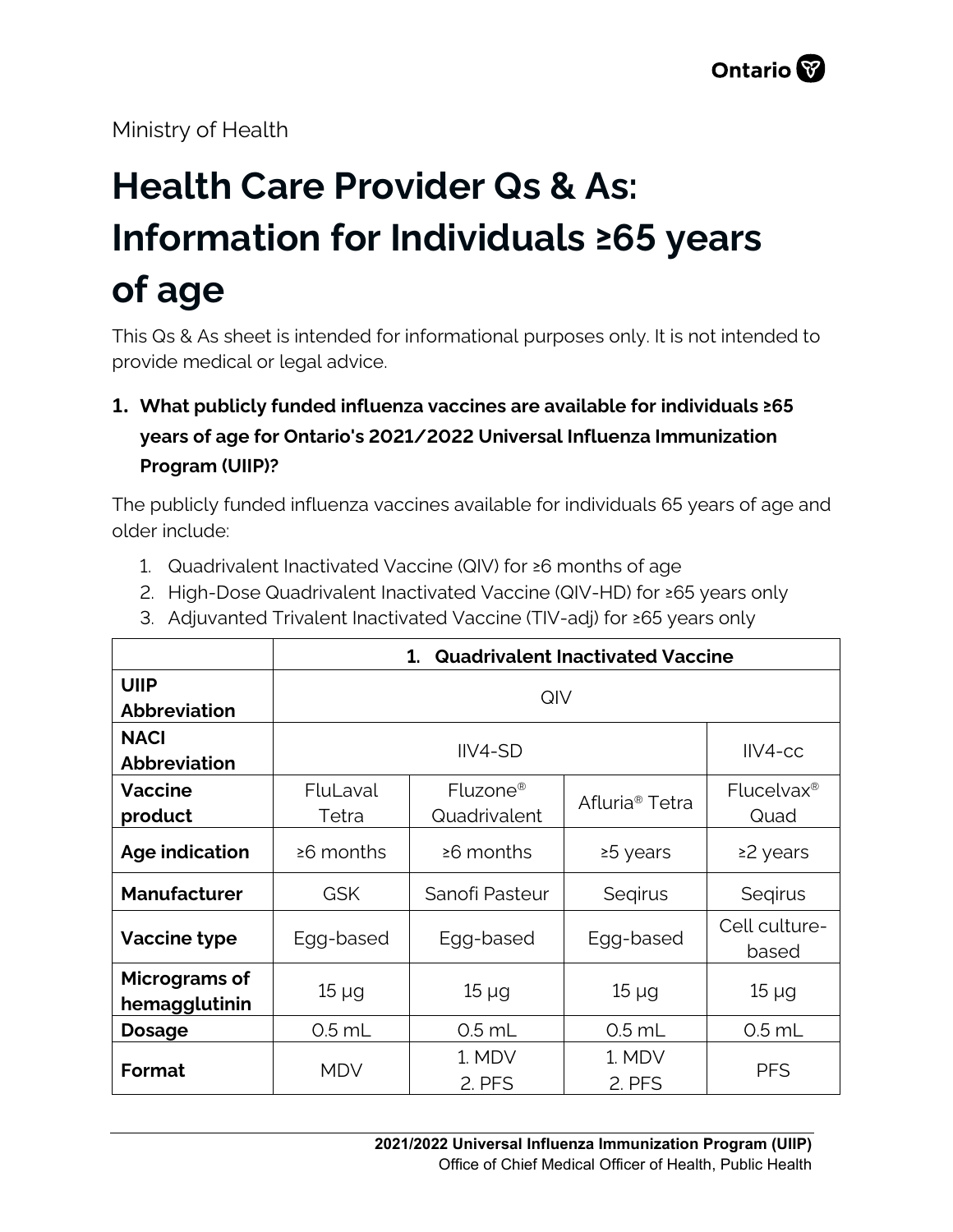

| <b>Vaccine</b>         | FluLaval                           | Fluzone <sup>®</sup>               | Afluria <sup>®</sup> Tetra         | Flucelvax <sup>®</sup> |
|------------------------|------------------------------------|------------------------------------|------------------------------------|------------------------|
| product                | Tetra                              | Quadrivalent                       |                                    | Quad                   |
| Route                  | IΜ                                 | IM                                 | IМ                                 | IМ                     |
|                        |                                    |                                    | $\bullet$ Egg protein <sup>2</sup> | Does NOT               |
| Most common            | $\bullet$ Egg protein <sup>2</sup> | $\bullet$ Egg protein <sup>2</sup> | • Neomycin                         | contain egg            |
| allergens <sup>1</sup> | • Thimerosal                       | $\bullet$ Thimerosal <sup>3</sup>  | $\bullet$ Polymyxin B              | protein or             |
|                        |                                    |                                    | $\bullet$ Thimerosal <sup>3</sup>  | thimerosal             |

|                                       | 2. High-Dose Quadrivalent<br><b>Inactivated Vaccine</b> | 3. Adjuvanted Trivalent<br><b>Inactivated Vaccine</b>           |
|---------------------------------------|---------------------------------------------------------|-----------------------------------------------------------------|
| <b>UIIP Abbreviation</b>              | QIV-HD                                                  | TIV-adj                                                         |
| <b>NACI Abbreviation</b>              | IIV4-HD                                                 | IIV3-Adj                                                        |
| <b>Vaccine product</b>                | Fluzone <sup>®</sup><br><b>High-Dose Quadrivalent</b>   | Fluad <sup>®</sup>                                              |
| <b>Age indication</b>                 | ≥65 years                                               | ≥65 years                                                       |
| <b>Manufacturer</b>                   | Sanofi Pasteur                                          | Seqirus                                                         |
| Vaccine type                          | Egg-based                                               | Egg-based                                                       |
| Micrograms of<br>hemagglutinin        | $60 \mu g$                                              | $15 \mu g$                                                      |
| <b>Dosage</b>                         | $0.7$ mL                                                | $0.5$ mL                                                        |
| Adjuvant                              | No.                                                     | Yes                                                             |
| Format                                | <b>PFS</b>                                              | <b>PFS</b>                                                      |
| Route                                 | IM                                                      | IM                                                              |
| Most common<br>allergens <sup>1</sup> | $\bullet$ Egg protein <sup>2</sup>                      | $\bullet$ Egg protein <sup>2</sup><br>• Kanamycin<br>• Neomycin |

MDV = Multi-dose vial PFS = Pre-filled syringe IM = Intramuscular injection

<sup>1</sup> Any component in a vaccine may be a potential allergen. This table identifies the most common allergens.

<sup>2</sup> The National Advisory Committee on Immunization (NACI) indicates that egg allergy is not a contraindication for influenza vaccination and that that egg-allergic individuals may be vaccinated against influenza using the full dose of any ageappropriate product.

<sup>3</sup> Multi-dose vial format only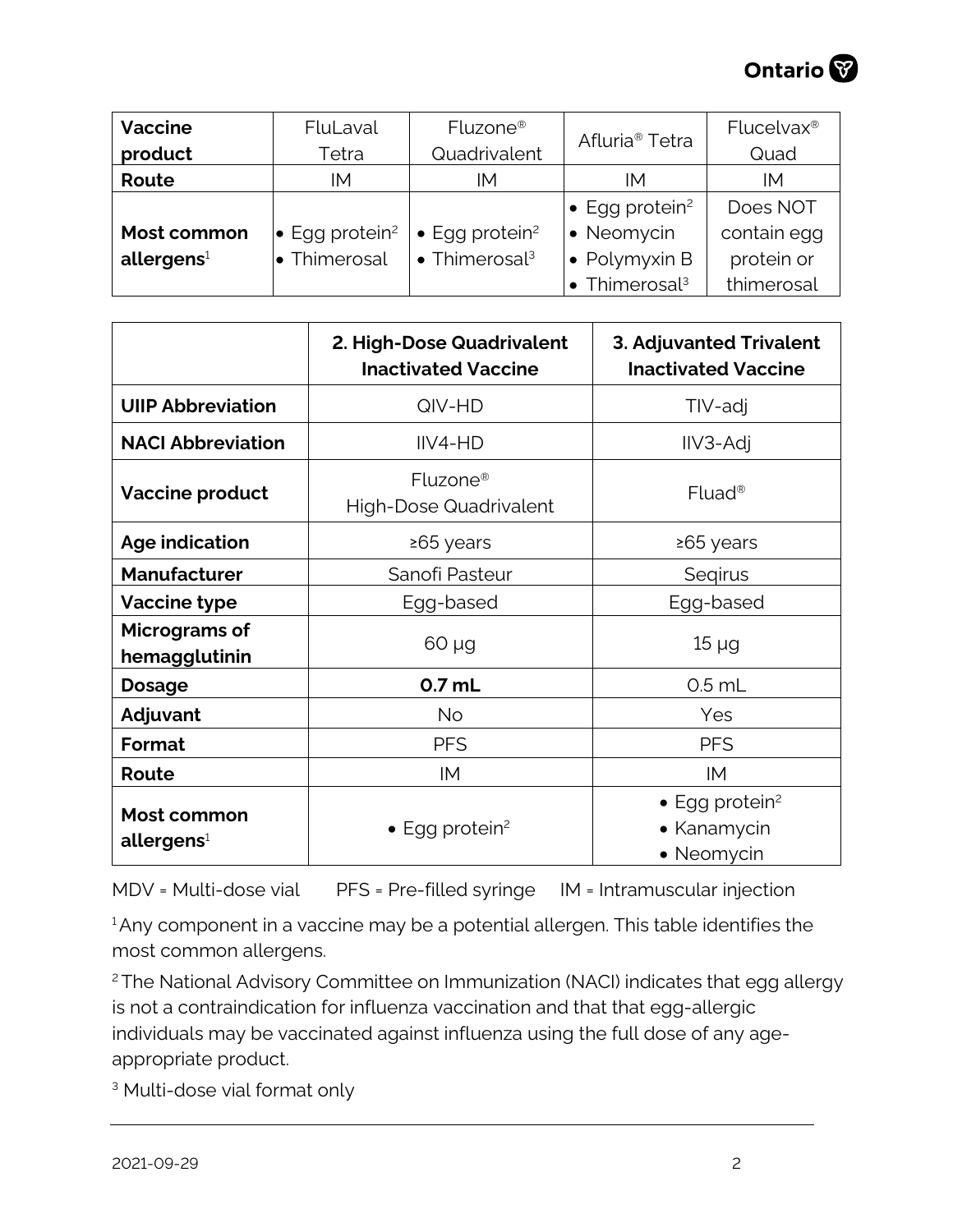#### **Important notes:**

- Fluzone® Quadrivalent and Fluzone® High-Dose Quadrivalent are different products. Please use caution when administering Fluzone® products to ensure that the right vaccine is being administered to the right person.
- Fluzone<sup>®</sup> High-Dose Quadrivalent and Fluad<sup>®</sup> are available through primary care providers (e.g. physicians and nurse practitioners), participating pharmacies and retirement homes, long-term care homes and hospitals.

## **2. What is QIV-HD and how is it different than the QIV?**

The QIV-HD and QIV both contain four influenza strains (A(H3N2), A(H1N1) and two B strains), however, QIV-HD contains a higher amount of antigen per strain than standard-dose influenza vaccine formulations. The QIV-HD contains 60  $\mu$ g of hemagglutinin (HA) protein for each of the four vaccine strains, compared to 15 μg of HA per strain in a standard dose QIV.

Studies have shown that the higher antigen content in the high-dose vaccine improves the immune response and prevention of influenza hospitalizationscompared to standard dose vaccine, which is important since older individuals may not respond as well to influenza vaccines compared to younger individuals.

#### **3. What is Fluad® (TIV-adj)?**

Fluad® is an adjuvanted inactivated influenza vaccine that is targeted to persons 65 years of age and over. The adjuvant is designed to improve the immune response to the vaccine, which is important since older individuals may not respond as well to influenza vaccine as younger individuals. The adjuvanted vaccine is a trivalent vaccine, meaning it is designed to protect against three influenza viruses, two influenza A viruses and one influenza B virus.

#### **4. What is an adjuvant?**

An adjuvant is a substance added to a vaccine that helps the recipient develop an improved immune response compared to receiving an unadjuvanted vaccine. The adjuvant in Fluad® is an oil-in-water mixture called MF59.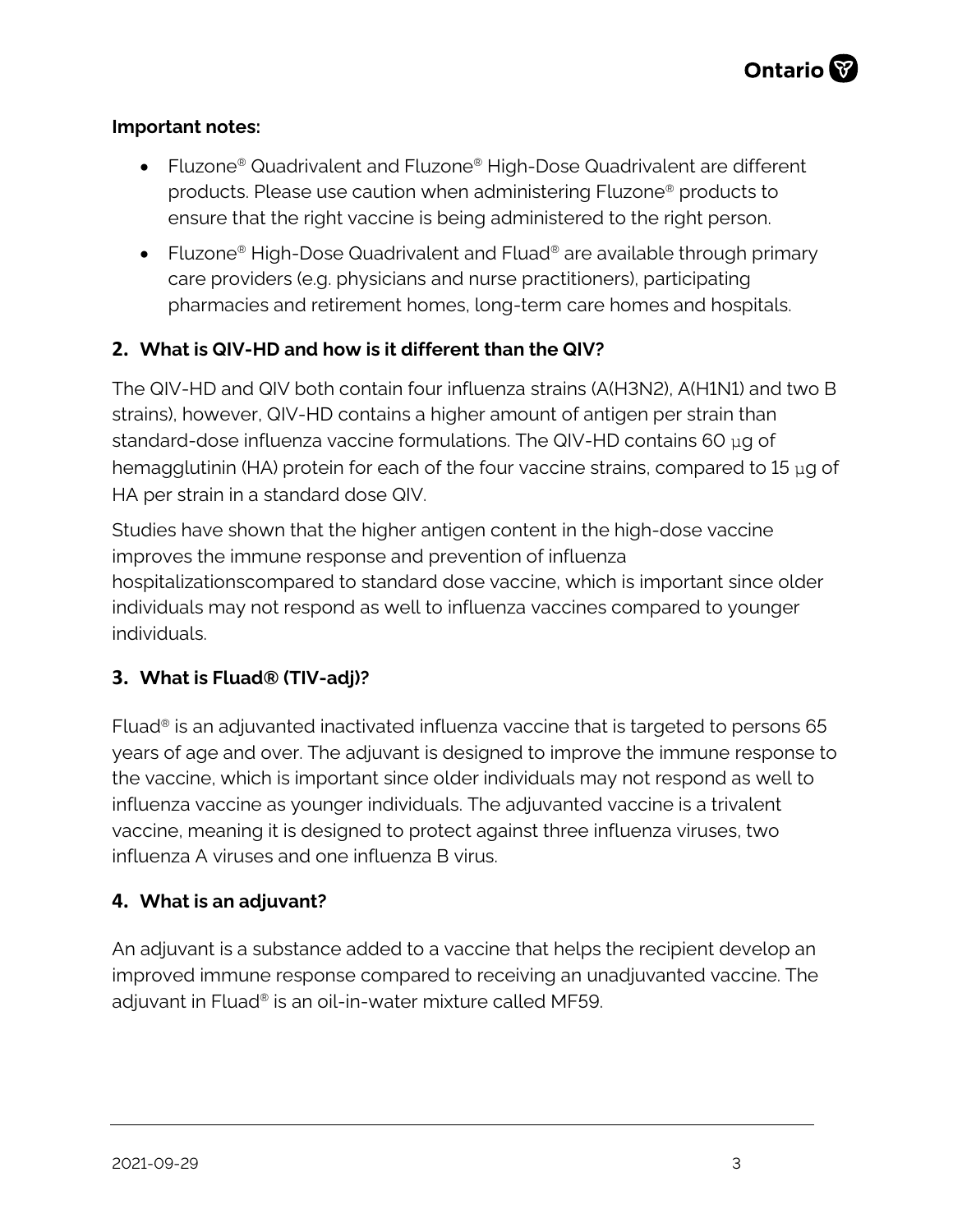| 5. What is the difference between cell culture-based and egg-based influenza |
|------------------------------------------------------------------------------|
| vaccines?                                                                    |

|            | <b>Cell culture-based vaccines</b>                                  | <b>Egg-based vaccines</b>                |  |
|------------|---------------------------------------------------------------------|------------------------------------------|--|
| Vaccines   | Flucelvax <sup>®</sup> Quad                                         | FluLaval Tetra, Fluzone <sup>®</sup>     |  |
|            |                                                                     | Quadrivalent, Fluzone <sup>®</sup> High- |  |
|            |                                                                     | Dose Quadrivalent, Afluria <sup>®</sup>  |  |
|            |                                                                     | Tetra, Fluad®                            |  |
| How the    | Produced by growing                                                 | Produced by growing                      |  |
| vaccine is | influenza viruses in cultured                                       | influenza viruses in hens' eggs.         |  |
| made       | cells of mammalian origin.                                          |                                          |  |
| Protection | Both egg-based and cell culture-based QIVs provide protection       |                                          |  |
|            | against four strains of influenza and are available in the UIIP for |                                          |  |
|            | 2021/2022. Egg-based adjuvanted TIV provides protection             |                                          |  |
|            | against three strains of influenza and is available in the UIIP for |                                          |  |
|            | 2021/2022 for those 65 years and older. Any of the available        |                                          |  |
|            | products can be used in the age group for which they are            |                                          |  |
|            | indicated.                                                          |                                          |  |

#### **6. Which influenza vaccine should individuals ≥65 years of age receive?**

Do not delay vaccination to wait for a particular product. The QIV, QIV-HD and TIVadj all protect against the flu, and the most important thing is for older adults to be vaccinated.

For individual-level decision making, NACI in Canada states that when available, high-dose should be used over standard-dose inactivated influenza vaccine, given the burden of influenza A(H3N2) disease and the good evidence of better protection compared to standard-dose in adults 65 years of age and older.

However, NACI states that any of the available age appropriate influenza vaccines should be used. There is no preferential recommendation for the use of QIV-HD versus TIV-adj vaccine for this age group.

To date, no studies have directly compared QIV-HD and TIV-adj formulations or TIVadj and QIV formulations.

The following information should be considered when discussing vaccine options:

• There is insufficient evidence to make a preferential recommendation between QIV-HD and TIV-adj.There is good evidence of QIV-HD providing better protection compared to QIV standard dose.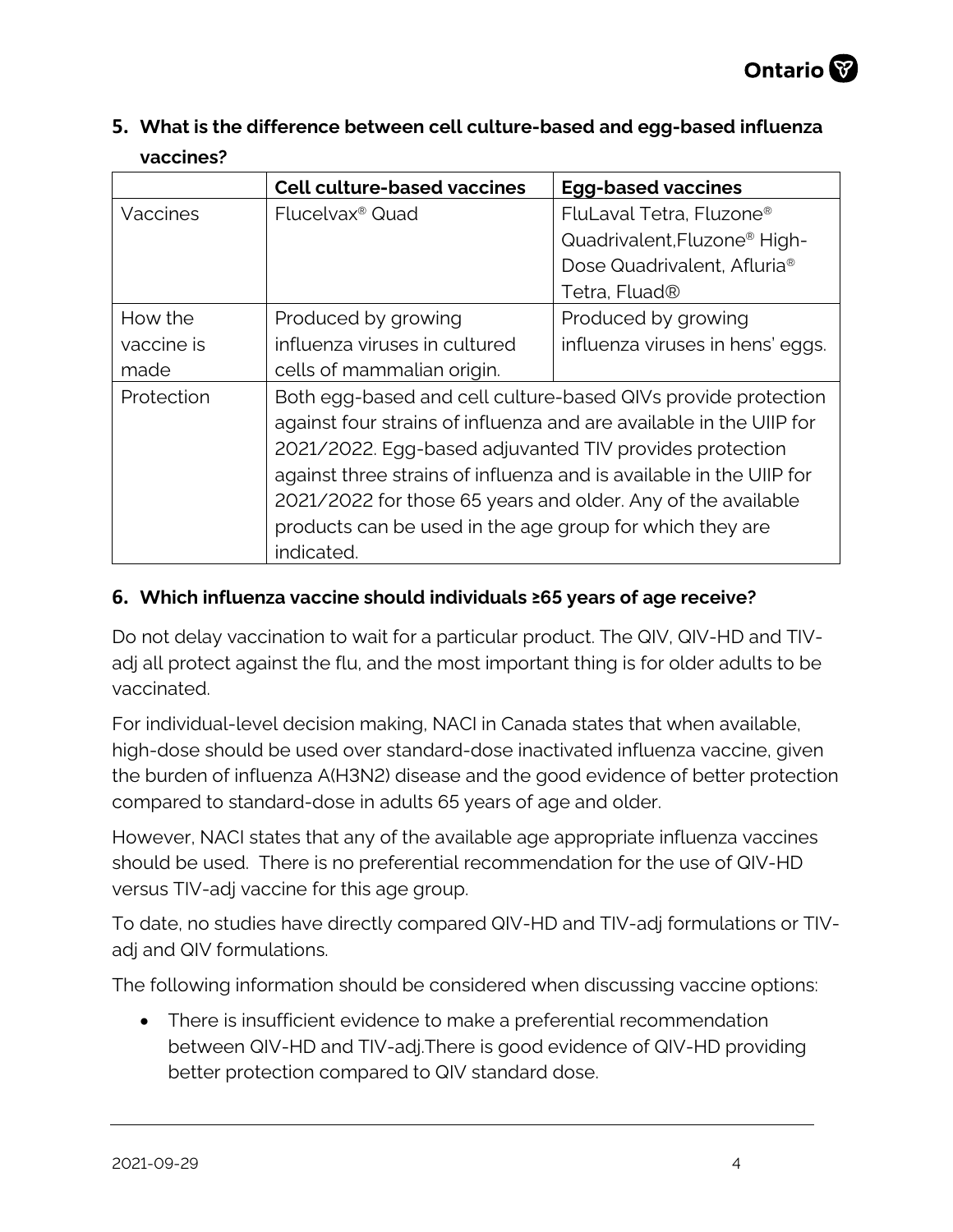• In considering use of TIV-adj and QIV standard dose, given the increased burden of disease associated with influenza A(H3N2) in older adults, better protection against influenza A(H3N2) afforded by the TIV-adj may be more important, especially in those with multiple co-morbid conditions and compromised health status.

For more information on the vaccines available for individuals 65 years of age and older, please refer to the following:

- *Canadian Immunization Guide Chapter on Influenza and Statement on Seasonal Influenza Vaccine for 2021-2022* available at: [www.canada.ca/en/public](http://www.canada.ca/en/public-health/services/publications/vaccines-immunization/canadian-immunization-guide-statement-seasonal-influenza-vaccine-2021-2022.html)[health/services/publications/vaccines-immunization/canadian](http://www.canada.ca/en/public-health/services/publications/vaccines-immunization/canadian-immunization-guide-statement-seasonal-influenza-vaccine-2021-2022.html)[immunization-guide-statement-seasonal-influenza-vaccine-2021-2022.html](http://www.canada.ca/en/public-health/services/publications/vaccines-immunization/canadian-immunization-guide-statement-seasonal-influenza-vaccine-2021-2022.html)  and;
- Public Health Ontario's *Influenza Vaccines for the 2021-2022 Influenza Season* available at: [www.publichealthontario.ca/en/diseases-and](http://www.publichealthontario.ca/en/diseases-and-conditions/infectious-diseases/respiratory-diseases/influenza)[conditions/infectious-diseases/respiratory-diseases/influenza.](http://www.publichealthontario.ca/en/diseases-and-conditions/infectious-diseases/respiratory-diseases/influenza)

## **7. How many doses of the influenza vaccine are needed to provide protection?**

One dose of the influenza vaccine is needed to provide protection each year (each influenza season).

#### **8. Who can administer the influenza vaccine?**

Individuals who can administer the influenza vaccine include:

- 1. Regulated health professionals who are authorized under the *Regulated Health Professions Act, 1991* to administer vaccines.
	- o Note: trained pharmacists may only administer publicly funded influenza vaccine to individuals 2 years of age and older.
- 2. Trained individuals under a delegation made in accordance with the requirements set by the regulatory College of the regulated health professional.

#### **9. Can the vaccine cause influenza?**

No, the standard dose QIV, QIV-HD and TIV-adj are all inactivated vaccines so individuals cannot get influenza from the vaccine.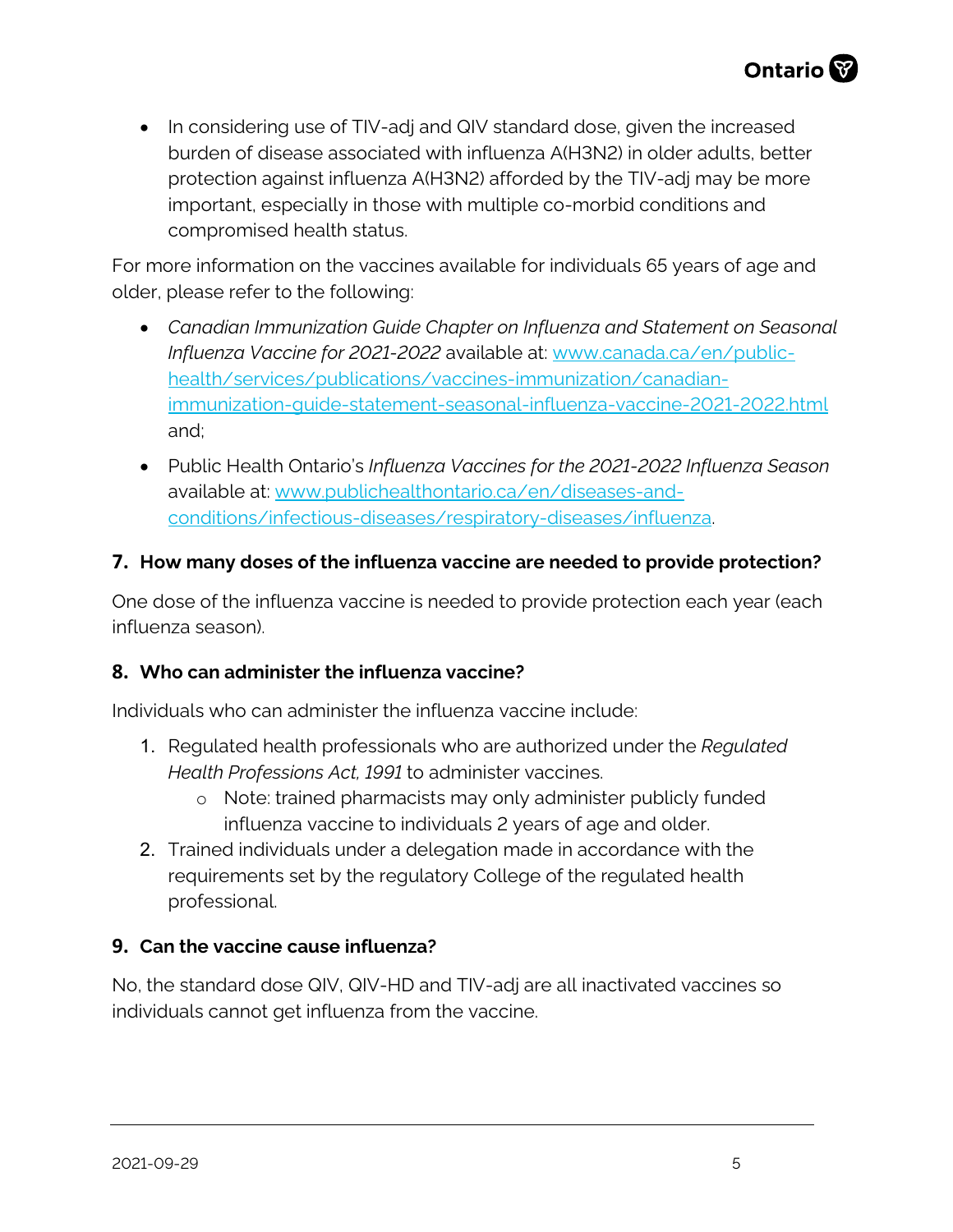

# **10.Do any of the publicly funded influenza vaccines offer protection against COVID-19?**

The influenza vaccine will not protect against coronaviruses, including the coronavirus that causes COVID-19, but will help prevent influenza.

#### **11.Will the influenza vaccine increase risk of illness with COVID-19?**

Expert groups and evidence indicate that getting the influenza vaccine will not increase your risk of COVID-19 illness.

| <b>Vaccine</b>        | Intervals (if applicable)                                                   |
|-----------------------|-----------------------------------------------------------------------------|
| COVID-19 and          | The influenza vaccines for 65+ (i.e., QIV-HD, TIV-adj, and QIV)             |
| other vaccines        | may be given at the same with other vaccines, or at any time                |
|                       | before or after, other vaccines, including COVID-19 vaccine. If             |
|                       | given by injection at the same time, separate limbs should be               |
|                       | used if possible. Alternatively, the injections may be                      |
|                       | administered into the same muscle separated by at least 2.5 cm              |
|                       | (1"). Different immunization equipment (needle and syringe) must            |
|                       | be used for each vaccine.                                                   |
| Shingrix <sup>®</sup> | Data supporting co-administration of Fluad <sup>®</sup> (TIV-adj) and       |
|                       | Shingrix <sup>®</sup> is not available. It is unknown how the two adjuvants |
|                       | may interact.                                                               |

## **12.Can the influenza vaccine be given at the same time as other vaccines?**

## **13.Can the vaccine be given to individuals when they are ill?**

Those with a severe acute illness with or without fever should wait until the symptoms subside before being immunized.

Individuals with symptoms of acute respiratory infection, including minor symptoms such as sore throat, should be recommended to be tested for COVID-19 and complete the COVID-19 Self-Assessment Tool (available at: [covid-](http://covid-19.ontario.ca/self-assessment)[19.ontario.ca/self-assessment\)](http://covid-19.ontario.ca/self-assessment). If the individual tests negative, and otherwise passes the Self-Assessment Tool, influenza immunization may be provided.

During the COVID-19 pandemic, individuals who are self-isolating (either as a suspected, probable or confirmed COVID-19, or due to exposures), should not attend influenza immunization appointments or clinics during their period of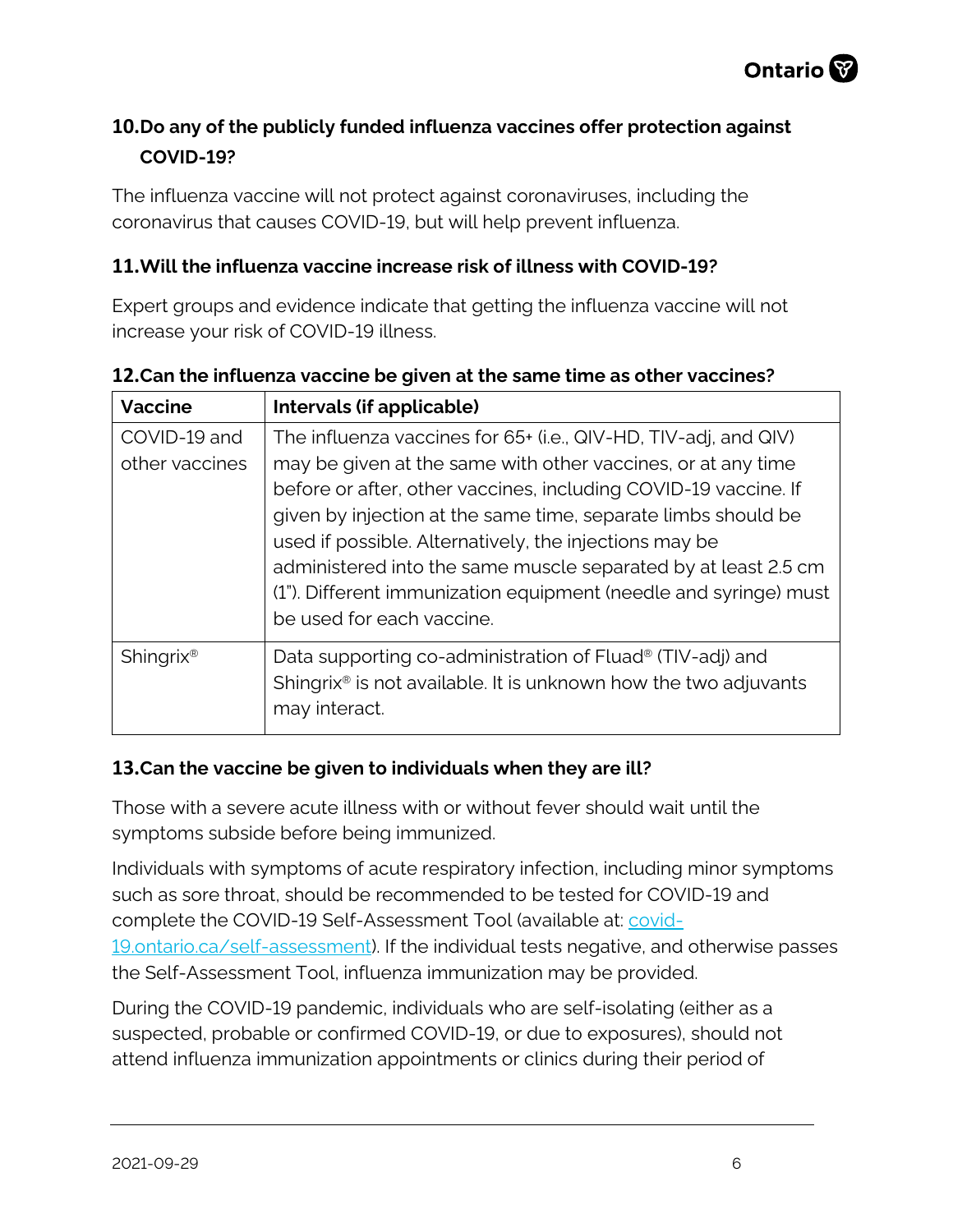

isolation as they may pose an unnecessary risk to the public and health care providers.

#### **14.What are the common side effects from the influenza vaccine?**

The most common side effects from the influenza vaccine are:

- Redness, swelling, and soreness at the injection site
- Headache
- Tiredness/weakness
- Fever

These side effects are generally mild and last only a few days.

#### **15.Who should NOT get the influenza vaccine?**

Anyone who has had a serious allergic reaction (anaphylaxis) to a previous dose of influenza vaccine or to any ingredient in the vaccine, except for egg, should not be vaccinated. According to NACI, egg-allergic individuals may be vaccinated against influenza using the full dose of any age-appropriate product, including QIV, QIV-HD and TIV-adj.

Anyone who has developed Guillain-Barré Syndrome (GBS) within six weeks of a previous influenza vaccination should generally not be vaccinated, however, this should be weighed against the risks of not being protected against influenza.

#### **16.How long should the observation period be following influenza immunization?**

NACI recommends that the 15-minute post-vaccination observation period, as specified in the Canadian Immunization Guide (available at:

[https://www.canada.ca/en/public-health/services/canadian-immunization](https://www.canada.ca/en/public-health/services/canadian-immunization-guide.html)[guide.html\)](https://www.canada.ca/en/public-health/services/canadian-immunization-guide.html), should be maintained for influenza vaccination settings that can adhere to appropriate public health and infection prevention and control measures to reduce COVID-19 transmission, particularly physical distancing.

NACI recommends that a shorter post-vaccination observation period, between 5 to 15 minutes after influenza immunization, may be considered during the COVID-19 pandemic, but only during times when appropriate physical distancing in postvaccination waiting areas cannot otherwise be maintained due to the volume of individuals seeking immunization, and only when the following specific conditions are met: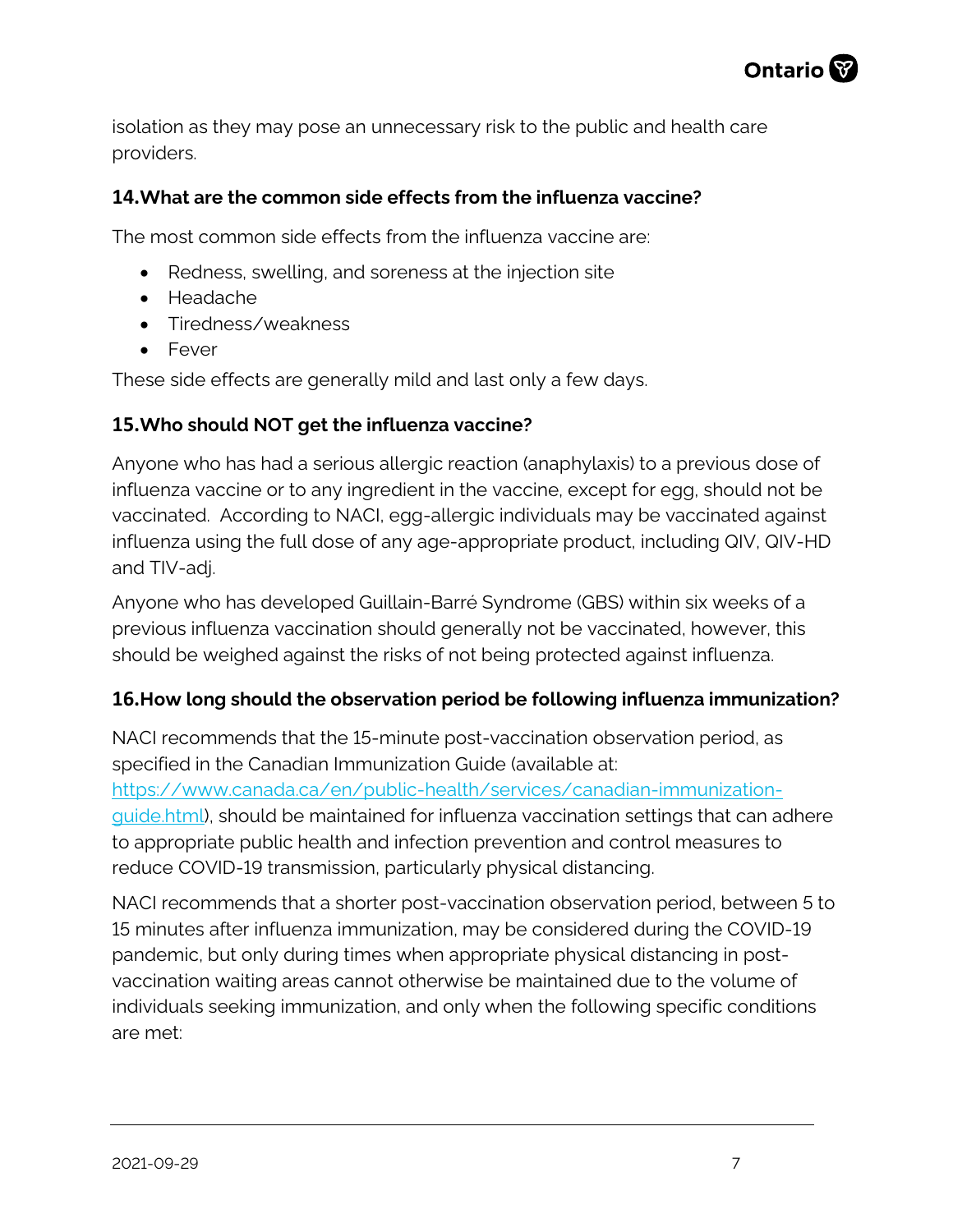- Past history of receipt of influenza vaccine and no known history of severe allergic reactions (including anaphylaxis) to any component of the influenza vaccine being considered for administration.
- No history of other immediate post-vaccination reactions (e.g. syncope with or without seizure) after receipt of any vaccines.
- The vaccine recipient is accompanied by a parent/guardian (in case of a child) or responsible adult who will act as a chaperone to monitor the vaccine recipient for a minimum of 15 minutes post-vaccination. In the case of two responsible adults, both can be vaccine recipients for the purposes of this criterion, if both agree to monitor the other post-vaccination.
- The vaccine recipient will not be operating a motorized vehicle or selfpropelled or motorized wheeled transportation or machinery for a minimum of 15 minutes after vaccintation.
- The vaccine recipient and the parent/quardian or responsible adult chaperone are aware of when and how to seek post-vaccination advice and viven instruction on what to do if assistance and medical services are required.
- The vaccine recipient and the parent/guardian/responsible adult agree to remain in the post-vaccination waiting area for the post-vaccination obersvation period and to notify staff if the recipient feels or looks at all unwell before leaving. They should be informed that an individual exhibiting any symptom suggestive of an evolving AEFI at the end of the shortened post-observation period necessitates a longer period of observation in the clinic.

# **17.What information should be provided to individuals related to potential adverse events following immunization (AEFI) with the influenza vaccine?**

The influenza vaccine, like any medicine, can cause adverse events, which in most cases are mild, lasting only a few days. Life-threatening allergic (anaphylactic) reactions are very rare. If they do occur, it is typically within a few minutes to a few hours after receiving the vaccine. Some studies have found a possible small association between injectable infliuenza vaccine and Guillain-Barré Syndrome (GBS) and others have not found any association. Oculorespiratory Syndrome (ORS) may occur in extremely rare instances. Please refer to question 21 of the Health Care Provider Q & A: Information for the 2021/2022 Influenza Season sheet for further details.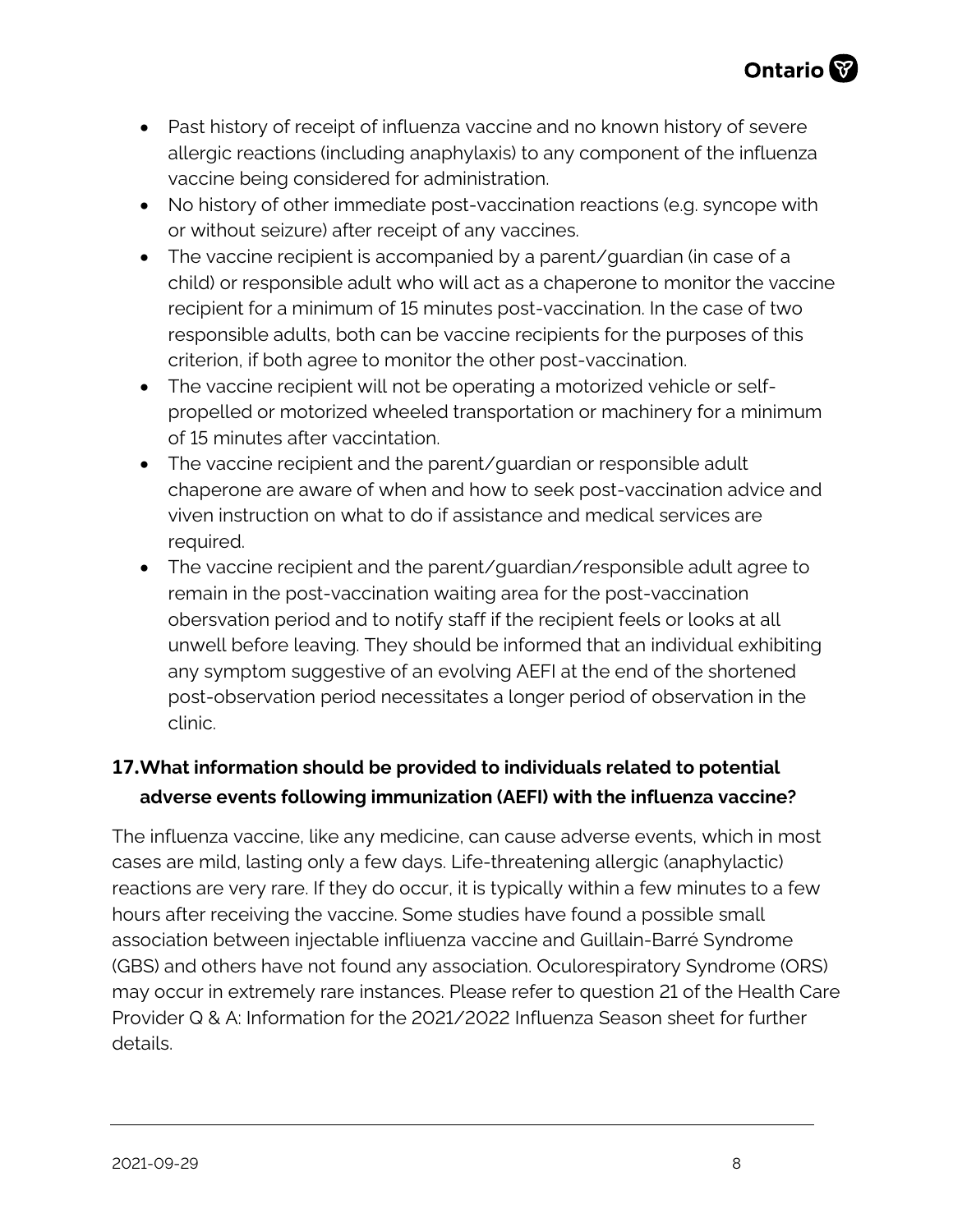As per the s.38 of the *Health Protection and Promotion Act*, those administering vaccines should ensure that the vaccine recipients are aware of the need to report adverse events following immunization to their health care provider. Vaccine recipients should be advised to go to the nearest emergency department if severe reactions develop, including the following:

- Hives
- Swelling of the mouth or throat
- Trouble breathing, hoarseness or wheezing
- High fever (over 40°C or 104°F)
- Convulsions (seizures)
- Other serious reactions

Health care providers (e.g., physicians, nurses and pharmacists) are required by law (i.e., Health Protection and Promotion Act, s. 38) to report AEFIs to their local public health unit. Reports should be made using the Ontario AEFI Reporting Form (available at: [www.publichealthontario.ca/vaccinesafety\)](http://www.publichealthontario.ca/vaccinesafety) and sent to the local public health unit.

A list of public health units is available at: [www.health.gov.on.ca/en/common/system/services/phu/locations.aspx.](http://www.health.gov.on.ca/en/common/system/services/phu/locations.aspx)

#### **18.Where can health care providers find more information about the UIIP?**

Health care providers looking for more information about influenza, influenza vaccine, or the province's UIIP can refer to the Health Care Provider Qs & As: Information for the 2021/2022 Influenza Season sheet, Public Health Ontario [\(www.publichealthontario.ca/en/diseases-and-conditions/infectious](http://www.publichealthontario.ca/en/diseases-and-conditions/infectious-diseases/respiratory-diseases/influenza)[diseases/respiratory-diseases/influenza\)](http://www.publichealthontario.ca/en/diseases-and-conditions/infectious-diseases/respiratory-diseases/influenza) or to their local public health unit.

A list of public health units is available at: [www.health.gov.on.ca/en/common/system/services/phu/locations.aspx.](http://www.health.gov.on.ca/en/common/system/services/phu/locations.aspx)

# **19.Who should individuals talk to if they have questions about influenza or any other vaccines?**

Individuals looking for general information about influenza, the influenza vaccine or the province's UIIP can call ServiceOntario, INFOline at 1-866-532-3161 toll free in Ontario (TTY#1-800-387-5559) or visit: [www.ontario.ca/flu.](http://ontario.ca/flu) Questions about the vaccine that are specific to an individual's medical condition should be discussed with a health care provider or local public health unit.